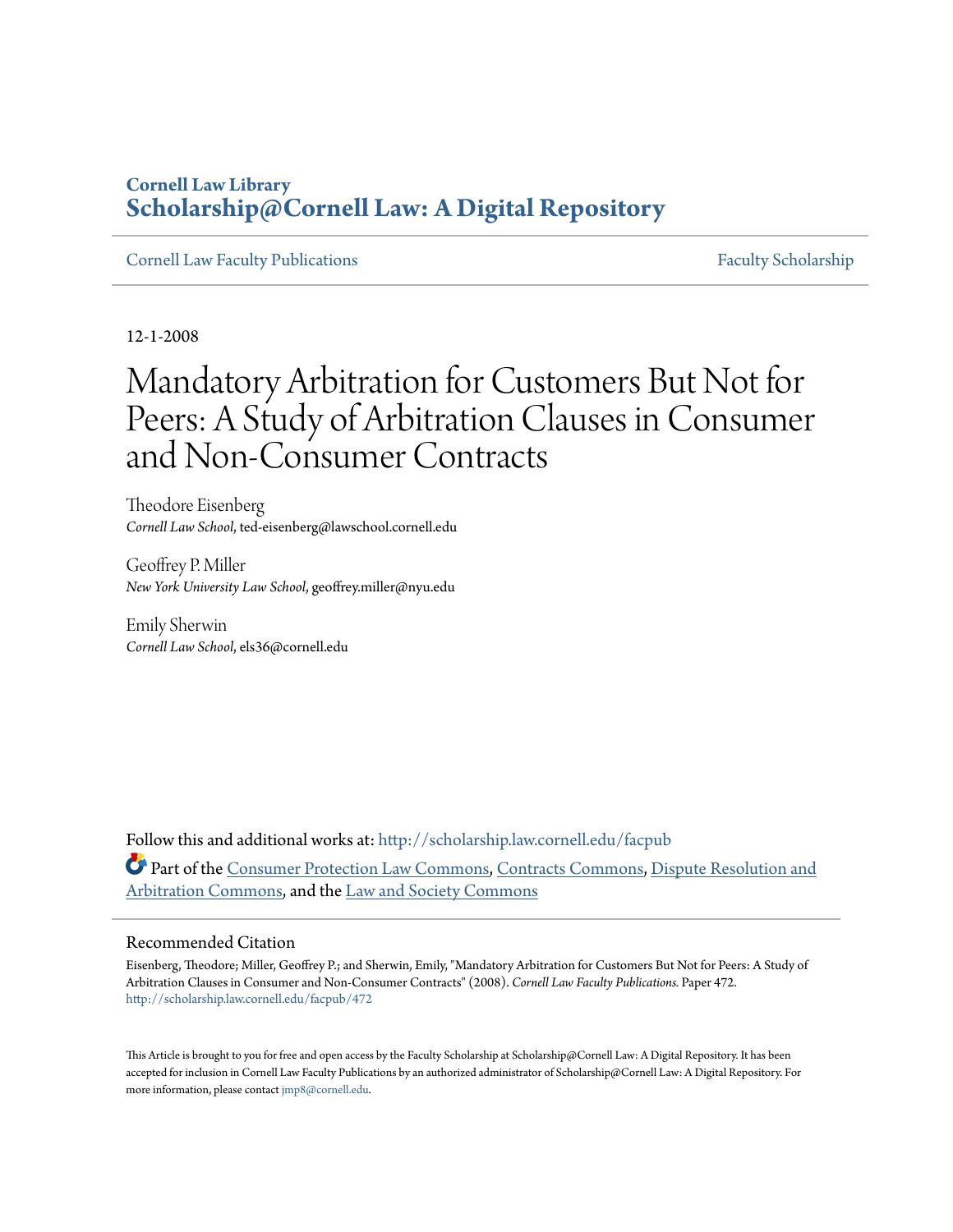# Mandatory arbitration for customers but not for peers: **A study of arbitration clauses in consumer and non-consumer contracts**

#### **by THEODORE EISENBERG, GEOFFREY P. MILLER, and EMILY SHERWIN**

andatory arbitration clauses have been in the spotlight recently, as consumer advocates have chal**l** lenged their legitimacy. Popular consumer products

such as cellular phone servcome with fine print contracts in which the customer agrees to submit disputes to arbitration rather than to litigate in court. Typically, the customer also agrees not to participate in aggregate<br>proceedings such as class actions, either in court or before an arbitrator.

ice, credit cards, and dis- Mandatory arbitration clauses appeared count brokerage often in more than three-quarters of consumer participate in aggregate in arbitration is considerably weaker contracts examined but in less than one-tenth of non-consumer contracts negotiated by the same firms, suggesting that the firms' faith than they have claimed.

Opponents argue that mandatory arbitration clauses are imposed on consumers without full consent and that arbitration deprives consumers of jury trials, reduces awards, and fails to advance the public's interest in deterrence and law reform. More pointedly, opponents object to the use of arbitration clauses to curtail aggregate proceed-

ings. Without the option of aggregate dispute resolution, they maintain, small claims are not financially viable in any forum. As a result, firms will escape

tion and favorable win-rates for claimants,<sup>2</sup> and add that reducing the costs of dispute resolution for firms means

lower prices for consumers.<sup>3</sup>

Another common contract provision makes arbitration clauses and class arbitration waivers non-severable, so that if an arbitrator authorizes claimants to aggregate their claims, they must instead proceed in court. The combined effect of these contractual provisions is to ensure that consumers will pursue claims individually and before arbitrators, if at all. Mandatory arbitration clauses also ensure that disputes between firms and consumers will not be decided byjuries.

Not surprisingly, firms that include arbitration clauses in their contracts with consumers have taken a strong public stand on the benefits of arbitration, not only for themselves but for their customers. In litigation testing the validity of mandatory consumer arbitration, briefs on behalf of corporate defendants and industry groups repeatedly assert that arbitration saves both parties time and money and yields fair results for consumers.' Proponents of mandatory arbitration cite high levels of satisfac-

For helpful comments, we thank Jennifer Arlen, Oren Bar-Gill, Yun-chien Chang, Geerte Hesen, Christopher Leslie, Herbert Kritzer, Michael Levine, Flornecia Marotta-Wurgler, Larry Ribstein, and participants at the NYU Law and Economics Workshop and the contracts panel at the 2008 Annual Meeting of the Association of American Law Schools. Benjamin Freshman and Michael Ernemann provided excellent research assistance. Professor Eisenberg serves as a consultant for plaintiffs in a case raising a class action-arbitration issue. An earlier version of this material was published as *Arbitration's Summer Soldiers: An Fmpirical Study of Arbitration Clauses in Consumer and Non-*

*consumer Contracts,* 41 U. MICH.J. L. **REFORM** 871 (2008). 1. See, e.g., Brief of CTIA-The Wireless Association as Amicus Curiae in Support of Affirmance 2, Scott v. Cingular Wireless, **161 P.3d** 1000 (Wash. 2007); Brief of Respondent Cingular Wireless 39, Scott, *supra;* Discover Bank's Answer to Anicus Curie [sic] Brief of Consumer Attorneys of California in Support of Real Party in Interest 13-14, Discover Bank v. Superior Court, 113 **P.3d** 1100 (Cal. 2005); Brief of Amici Curiae American Bankers' Ass'n., Am. Financial Services Ass'n., & Consumer Bankers' Ass'n. in Support of Petitioner Discover Bank 7, Discover, *supra.*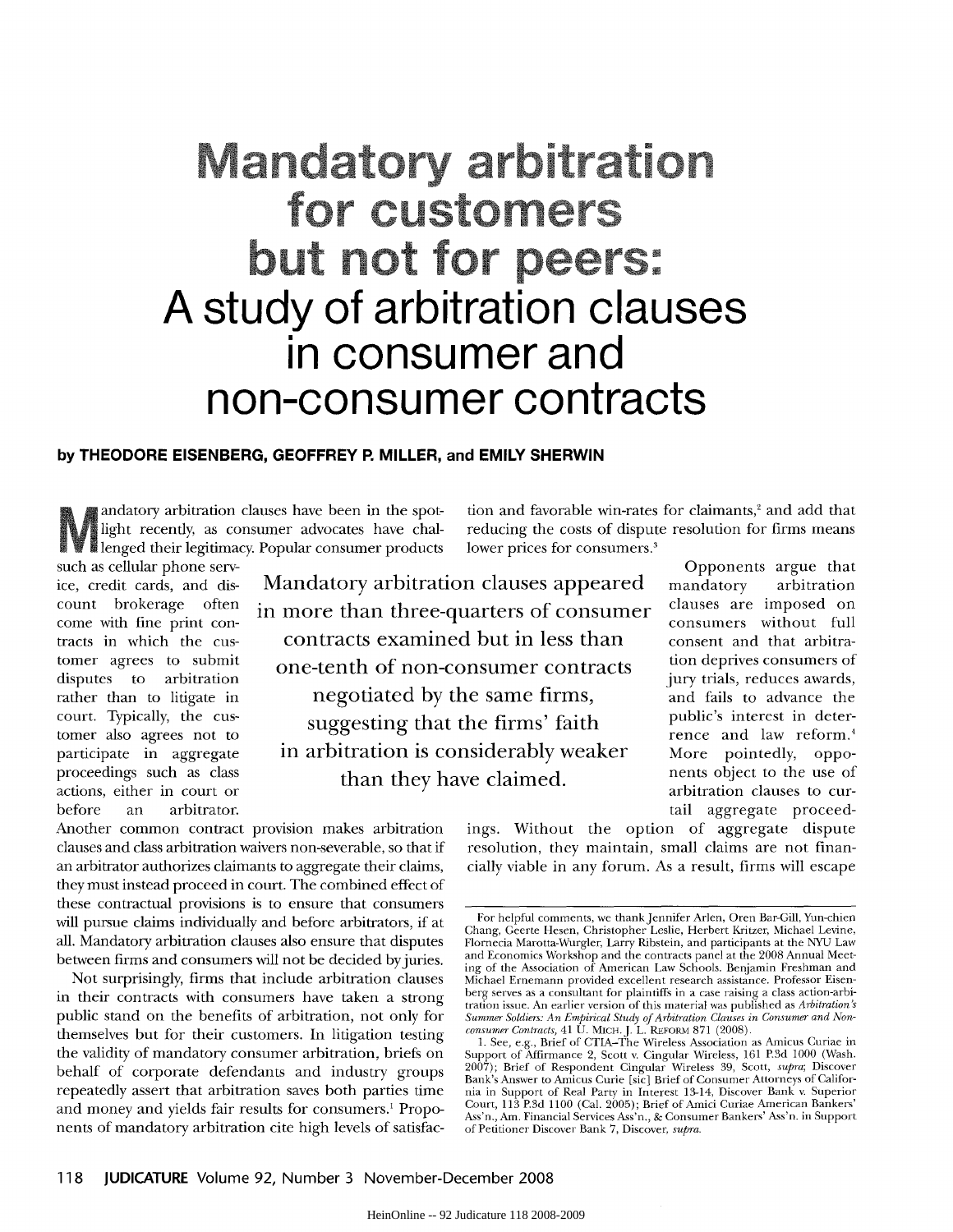# **CARD AGREEMENT**

#### *ARBITRATION:*

**PLEASE READ THIS PROVISION OF THE AGREEMENT CAREFULLY. IT PROVIDES THAT ANY DISPUTE MAY BE RESOLVED BY BINDING ARBITRATION. ARBITRATION REPLACES THE RIGHT TO GO TO COURT, INCLUDING THE RIGHT TO A JURY AND THE RIGHT TO PARTICIPATE IN A CLASS ACTION OR SIMILAR PROCEEDING. IN ARBITRATION, A DISPUTE IS RESOLVED BY AN ARBITRATOR INSTEAD OF A JUDGE OR JURY. ARBITRATION PROCEDURES ARE SIMPLER AND MORE LIMITED THAN COURT PROCEDURES.**

#### **Agreement to Arbitrate:**

Either you or we may, without the other's consent, elect mandatory,<br>binding arbitration for any claim, dispute, or controversy between you and us (called "Claims").

liability for misconduct that imposes small per capita losses on large numbers **'I** of consumers? Judicial responses to mandatory arbitration have been mixed, although several state courts have recently found particular arbitration provisions unconscionable.'

Against this background, **we con**ducted a study of contractual practices **by** well-known firms marketing consumer products, comparing the firms' consumer contracts with contracts the same firms negotiated with business peers. The frequency of arbitration clauses in consumer contracts has been studied before, as has the frequency of arbitration clauses in non-consumer contracts.7 Our

3. See, e.g., Stephen **J.** Ware, *Paying the Price of Process: Judicial Regulation of Consumer Arbitration Agreements,* 2001 J. DISPUTE RESOLUTION 89 (2001).

4. Richard M. Alderman, *Pre-dispute Mandatory Arbitration in Consumer Contracts: A Call for Reform,* 38 HOUSTON L. REv. 1237 (2001); Mark E. Budnitz, *The High Cost of Mandatory Arbitration,* 67 LAw & CONTEMP. PROBS. 133 (2004); Paul Carrington, *Unconscionable Lawyers,* 19 GA. ST. U. L. REv. 361 (2003); Myriam Gilles, *Opting Out of Liability: The Forthcoming, Near-Total Demise of the Modern Class Action*, 104 MicH. L. Rev. 373 (2005); Jean R. Sternlight, *Creeping Mandatory Arbitration: Is It Just?*, 57 STAN. L.



study is the first to compare the use of arbitration clauses within firms, in different contractual contexts.

The results are striking: in our sample, mandatory arbitration clauses appeared in more than three-

6. See, e.g., Scott v. Cingular Wireless, 161 **P.3d** 1000 (Wash. 2007).

7. See, e.g., Linda J. Demaine & Deborah R. Hensler, *"Volunteering" to Arbitrate Through Predispute Arbitration Clauses,* 2004 LAw & CONTEMP. PROBS. 55 (2004) (finding that arbitration clauses appeared in 35% of a varied sample of consumer contracts); Theodore Eisenberg **&** Geoffrey P. Miller, *The Flight* **from** *Arbitration: An Empirical Study ofEx Ante Arbitration Clauses in the Contracts of Publicly Held Companies,* 56 DEPAUL L. REv. 335 (2007) (finding that arbitration clauses appeared in 11% of material contracts of large corporate firms); Florencia Marotta-Wurgler, *"Unfair" Dis*pute *Resolution Clauses: Much Ado About Nothing?,* in Omri Ben-Shahar (ed.) BOILERPLATE: THE FOUNnATION OF MARKET CONTRACTS 45, 47-48 (2007) (finding that arbitration clauses appeared in about **6%** of **597** online end-user software licenses).

quarters of consumer contracts and less than one tenth of non-consumer contracts (excluding employment contracts) negotiated **by** the same firms. This suggests that the firms' faith in arbitration is considerably weaker than they have claimed. For the purpose of businessto-business disputes, in which they may be either plaintiffs or defendants, they prefer the option to litigate in court.

We approached our project with several hypotheses in mind. First, because the firms we studied, or trade organizations to which they belong, have publicly endorsed arbitration as speedy, cost-effective, and fair, and because speed, cost-effectiveness, and fairness are desirable in any contractual dispute, one would expect firms to provide consistently for arbitration in contracts of all types. Second, because businesses have often expressed a skeptical view of the reliability of juries as fact-finders, one would expect firms to provide consistently for non-jury trials, even in the absence of mandatory arbitration provisions. Neither of these hypotheses were confirmed **by** our data. Instead, both the firms' preference for arbitration and their aversity to jury trials pertained primarily to disputes with consumers.

# **The study**

To conduct the study, we first identified firms with significant market

<sup>2.</sup> See, e.g., Lisa B. Bingham, *Is There a Bias in Arbitration of Nonunion Employment Disputes?: An Analysis of Active Cases and Outcomes,* 6 INT'LJ. CON-FLICT MGMT. 369, 378 (1995) (reporting favorable employee win-rates in employment-related arbitration); Lewis L. Maltby, *Private Justice: Employ-ment Arbitration and Civil Rights,* 30 COLUM. HUM. RTs. L. Rcv. 29, 45-51 (1998) (citing studies of win-rates, awards, and participant satisfaction in arbitration **and** litigation); Eric J. Mogilnicki & Kirk *D.* Jensen, *Arbitration and Unconscionability,* 19 **GA.** ST. U. L. REV. 761, 763-65 (2003) (citing studies of outcomes in arbitration and litigation).

**<sup>5.</sup>** Samuel Issacharoff & Erin **E** Delaney, *Credit Card Accountability,* 73 U. CHI. L. REv. 158 (2006); Jean R. Sternlight & Elizabeth J. Jensen, *Using Arbitration to Eliminate Consumer Class Actions: Efficient Business Practice or Unconscionable Abuse?,* 67 LAw & CONTEMP. PROBS. 75, 103 (2004).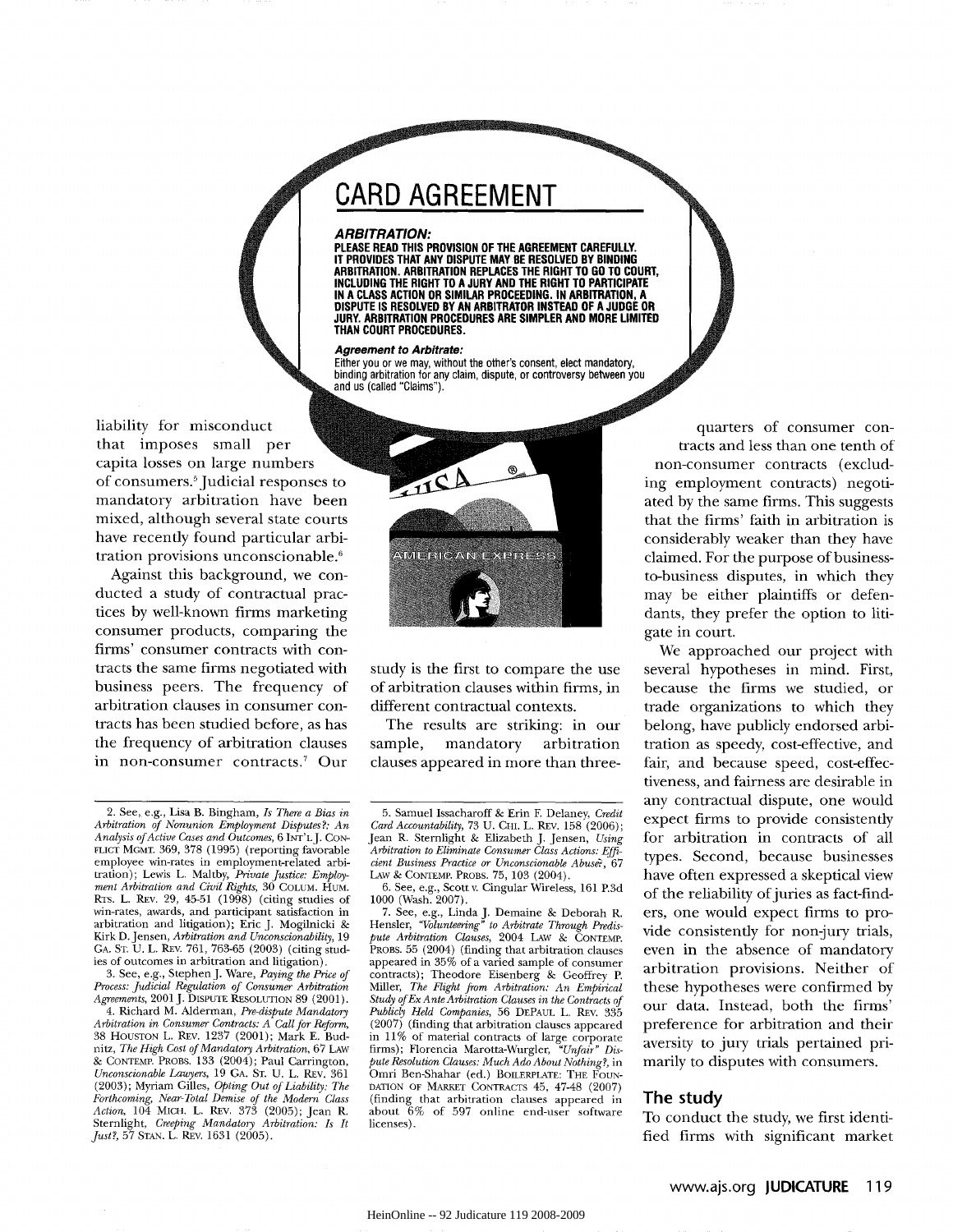# **Table 1. Companies and contract types**

| <b>Contract type</b>          |                 |                   |           |       |  |  |
|-------------------------------|-----------------|-------------------|-----------|-------|--|--|
|                               |                 | <b>Material</b>   |           |       |  |  |
| Company                       | <b>Consumer</b> | <b>Employment</b> | contracts | Total |  |  |
| AT&T                          |                 |                   | 17        | 18    |  |  |
| Alltel                        |                 | o                 | 12        | 13    |  |  |
| American Express              |                 |                   | 8         | 9     |  |  |
| Ameriprise                    |                 | Ω                 | 7         | 8     |  |  |
| Ameritrade                    |                 | 6                 | 8         | 15    |  |  |
| <b>Bank of America</b>        |                 | Ω                 | 6         | 7     |  |  |
| Cablevision                   | 3               | ი                 |           | 10    |  |  |
| CellularOne                   |                 | 3                 | 9         | 13    |  |  |
| <b>Charles Schwab</b>         | 2               | n                 | 11        | 13    |  |  |
| Charter Commun.               |                 |                   | 9         | 11    |  |  |
| Chase                         | 2               |                   | 6         | 8     |  |  |
| Citigroup                     | 2               |                   | 2         | 4     |  |  |
| Comcast                       |                 | 0                 | 10        | 11    |  |  |
| Cox                           |                 |                   |           | 2     |  |  |
| ETrade                        |                 |                   |           | 2     |  |  |
| GE/GE Money Bank <sup>a</sup> |                 |                   | 8         | 9     |  |  |
| <b>Owest</b>                  |                 |                   | 7         | 9     |  |  |
| Sprint                        |                 | 3                 | 3         |       |  |  |
| <b>Time Warner</b>            |                 | Ω                 | 10        | 11    |  |  |
| U.S. Cellular                 |                 | Ω                 | 5         | 6     |  |  |
| Verizon                       |                 |                   | 3         | 4     |  |  |
| Total                         | 26              | 14                | 150       | 190   |  |  |

**'GE** Money Bank describes itself as "the consumer and small business financial services unit of General Electric." http://www.gemoney.com/about us/index.htmi, accessed Dec. 14, **2007.**

Sources. Authors' collection of consumer contracts: EDGAR database Form 8-K and Form **10 -K** filings, Jan. **1, 2006** to Aug. **13, 2007.**

# **Table 2. Rate of arbitration clauses by contract type**

|                             | <b>Arbitration clause</b> |      |       |  |
|-----------------------------|---------------------------|------|-------|--|
| <b>Contract type</b>        | No                        | Yes  | Total |  |
| Consumer (N)                | 6                         | 20   | 26    |  |
| Percent                     | 23.1                      | 76.9 | 100.0 |  |
| Employment (N)              |                           | 13   | 14    |  |
| Percent                     | 7.1                       | 92.9 | 100.0 |  |
| Other material contract (N) | 138                       | 9    | 147   |  |
| Percent                     | 93.9                      | 6.1  | 100.0 |  |
| Total (N)                   | 145                       | 42   | 187   |  |
| Percent                     | 76.3                      | 23.7 | 100.0 |  |

shares or name recognition in the sectors of telecommunications, consumer credit, and discount brokerage (see Table 1). Most of the firms are on *Fortune* magazine's list of the top 100 American companies; others are close to the top 100 or wellknown within their industry sector. We then collected consumer agreements drafted and used by each firm to regulate ongoing relationships between the firm and consumers of its services. The contracts we studied were current in July and August, 2007. Some were available to anyone visiting the firm's web site; others

were available through a link or window that appeared in the process of placing an order; others were available only by mail after completing an order.8

Next, we searched for non-consumer contracts entered into by the same firm in a data base of required SEC filings (forms 8-K and 10-K) from January 1, 2006 to August 13, 2007. (Firms registered with the SEC must file current and annual reports listing, among other things, contracts that materially affect the company's financial condition.) Typical filings included stock purchase agreements, credit and security agreements, and pooling and service agreements for loans. Material contracts filed with the SEC also included employment agreements (usually with key employees) and related agreements governing benefits and incentives. The economic significance of all these contracts suggests that they were negotiated with care.

Our study covered 21 firms. Seven of these provide cellular phone service, five provide "triple play" cable service (CATV, Internet, and phone), four provide brokerage service, and five are banks or finance companies issuing credit cards to consumers. We reviewed 26 consumer contracts and 164 non-consumer contracts. Fourteen of the non-consumer contracts related to employment. Because employment contracts differed significantly from other non-consumer contracts in their treatment of arbitration, we segregated these contracts for separate analysis.

We coded both consumer and non-consumer contracts for the presence of mandatory arbitration

<sup>8.</sup> For example, Walmart *(Fortune's* #1) provides credit card applicants with a "disclosure" statement at the time of application, then mails the full consumer agreement to the customer when the application is accepted. Telephone requests for an advance copy of the agreement, prior to submission of an application containing personal financial information, were declined on the ground that the company did not furnish its con-tracts to 'just anyone." Telephone conversation with Walmart customer serviceJune 15, 2007. The consumer contract that Walmart sends is in fact a contract with GE Money Bank.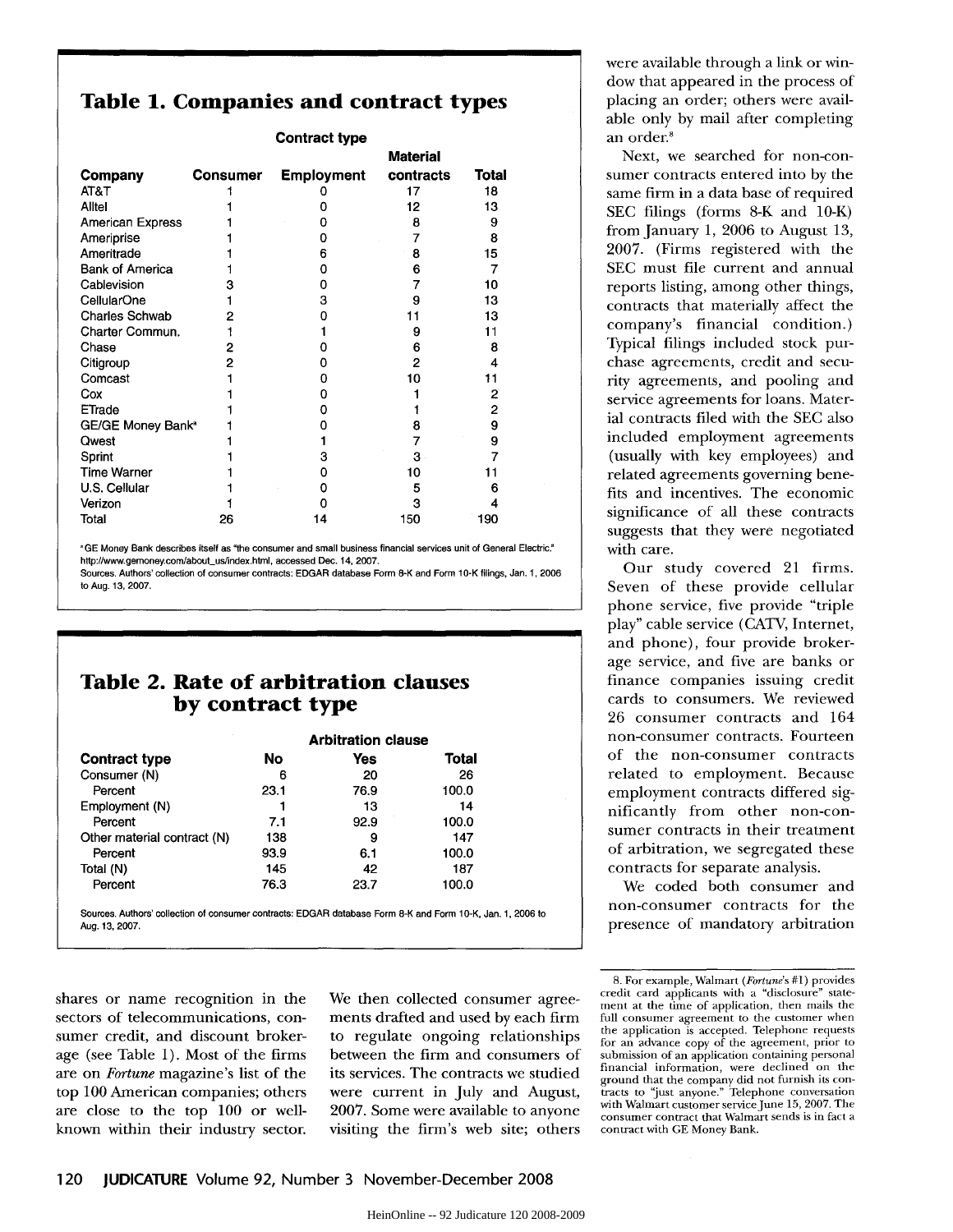clauses, class action waivers, jury trial waivers, choice of law provisions, forum selection clauses, and provisions for payment of costs, including attorney's fees. If the contract required arbitration, we coded for waivers of class arbitration, rules governing arbitration, arbitration venue selection, and provisions on fees. We also noted and coded for a common non-severability provision stating that in the event aggregate proceedings are authorized in arbitration, arbitration is no longer required.

Most significantly, we found that more than 75 percent of consumer contracts in our sample included mandatory arbitration clauses, while fewer than 10 percent of non-consumer agreements provided for arbitration (see Table 2). Excluding employment contracts, which required arbitration at a very high rate (90 percent), the comparison is more dramatic: fewer than 6 percent of non-employment, non-consumer contracts provided for arbitration. Only 8 of our 21 firms provided for arbitration in any nonemployment, non-consumer contracts, and no firm provided for arbitration in more than one such contract. Thus, in our sample, firms overwhelmingly selected arbitration as the method for resolving consumer disputes but left open the choice of litigation in business-tobusiness disputes.

#### **Class-action waivers**

Our findings on provisions relating to aggregation of claims are also significant (see Tables 3, 4, and 5). Every consumer contract with a mandatory arbitration clause also included a waiver of the right to participate in class-wide arbitration, and 60 percent of consumer contracts with mandatory arbitration clauses provided that in the event of class arbitration, the arbitration clause would no longer be effective. Thus, if a court or arbitrator authorized claimants to arbitrate as a class the firm could elect to litigate instead. Eighty percent of consumer contracts also provided independently for a

# **Table 3. Pattern of class arbitration waiver in contracts with arbitration clauses**

|                             | <b>Class arbitration waiver</b> |       |       |
|-----------------------------|---------------------------------|-------|-------|
| <b>Contract type</b>        | No                              | Yes   | Total |
| Consumer (N)                | 0                               | 20    | 20    |
| Percent                     | 0                               | 100.0 | 100.0 |
| Employment (N)              | 13                              |       | 13    |
| Percent                     | 100.0                           | 0.0   | 100.0 |
| Other material contract (N) | 5                               | 2     |       |
| Percent                     | 71.4                            | 28.6  | 100.0 |
| Total (N)                   | 18                              | 22    | 40    |
| Percent                     | 45.0                            | 55.0  | 100.0 |
|                             |                                 |       |       |

# **Table 4. Pattern of void arbitration clauses in the event of class action arbitration**

|                             |       | Arbitration clause void if class<br>arbitration permitted clause void |       |
|-----------------------------|-------|-----------------------------------------------------------------------|-------|
| <b>Contract type</b>        | No    | Yes                                                                   | Total |
| Consumer (N)                | 8     | 12                                                                    | 20    |
| Percent                     | 40.0  | 60.0                                                                  | 100.0 |
| Employment (N)              | 13    | 0                                                                     | 13    |
| Percent                     | 100.0 | 0.0                                                                   | 100.0 |
| Other material contract (N) |       |                                                                       |       |
| Percent                     | 100.0 | 0.0                                                                   | 100.0 |
| Total (N)                   | 28    | 12                                                                    | 40    |
| Percent                     | 70.0  | 30.0                                                                  | 100.0 |
|                             |       |                                                                       |       |

# **Table 5. Pattern of class action waiver in contracts with arbitration clauses**

|                             |       | <b>Class action waiver</b> |       |  |
|-----------------------------|-------|----------------------------|-------|--|
| <b>Contract type</b>        | No.   | <b>Yes</b>                 | Total |  |
| Consumer (N)                |       | 16                         | 20    |  |
| Percent                     | 20.0  | 80.0                       | 100.0 |  |
| Employment (N)              |       |                            | 13    |  |
| Percent                     | 100.0 | 0.0                        | 100.0 |  |
| Other material contract (N) |       | 2                          |       |  |
| Percent                     | 71.4  | 28.6                       | 100.0 |  |
| Total (N)                   | 22    | 18                         | 40    |  |
| Percent                     | 55.0  | 45.0                       | 100.0 |  |
|                             |       |                            |       |  |

Sources for Tables **3,** 4, and 5. Authors' collection of consumer contracts: EDGAR database Form 8-K and Form 10-K filings, Jan. 1,2006 to Aug. **13,** 2007.

waiver of the right to litigate as a class. Yet, in the approximately 23 percent of consumer contracts that did not require arbitration of disputes, there were no class action waivers.

Non-consumer contracts looked quite different. Among the 90 percent of employment-related contracts that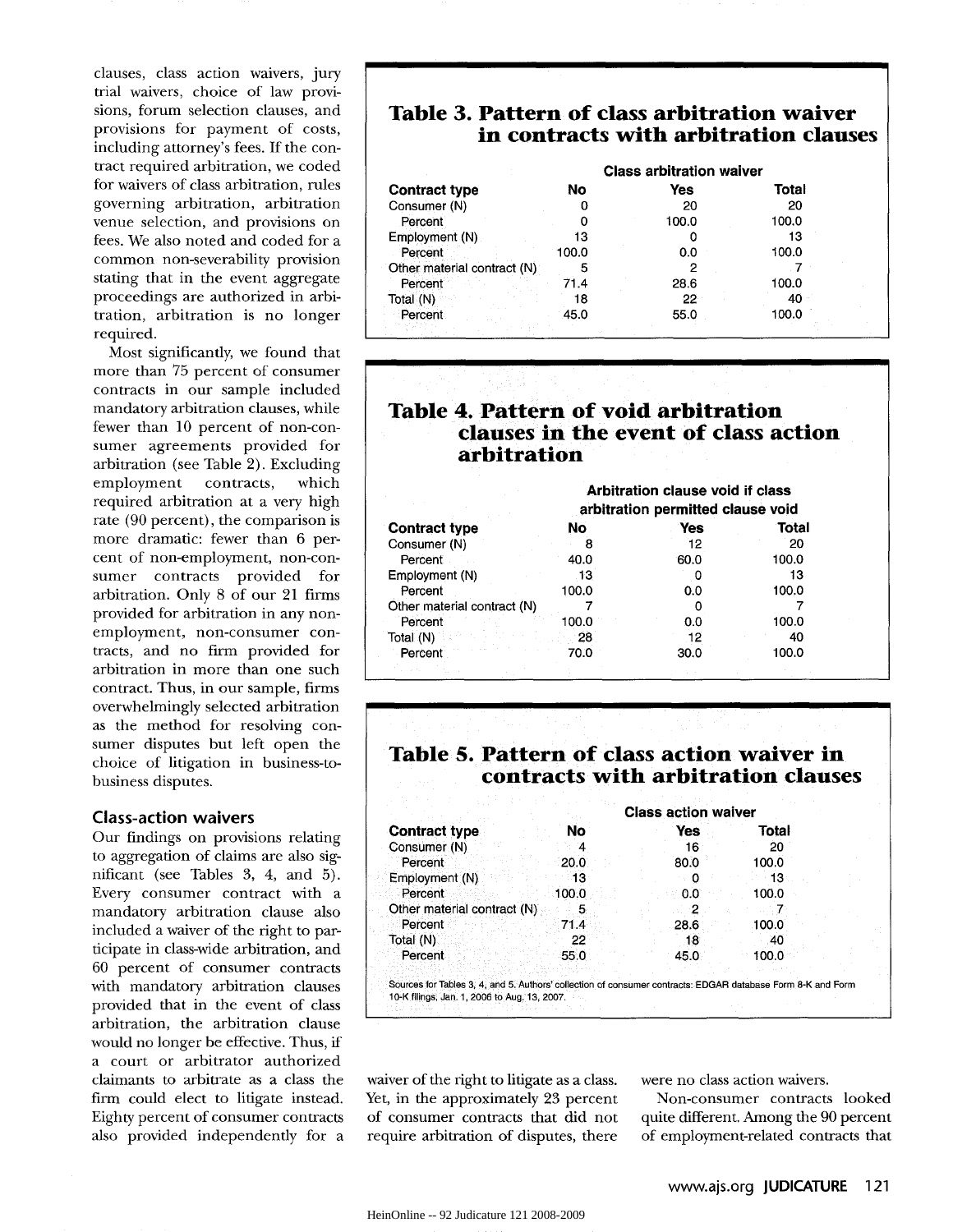| Table 6. Summary of jury trial waiver<br>clauses by contract type |                                                            |            |                                                             |            |  |
|-------------------------------------------------------------------|------------------------------------------------------------|------------|-------------------------------------------------------------|------------|--|
|                                                                   | Sample limited to contracts<br>without arbitration clauses |            | <b>Arbitration clauses treated</b><br>as jury trial waivers |            |  |
|                                                                   | (1)                                                        | (2)        | (3)                                                         | (4)        |  |
|                                                                   | No jury                                                    | Jury trial | No jury                                                     | Jury trial |  |
| <b>Contract type</b>                                              | trial waiver                                               | waiver     | trial waiver                                                | waiver     |  |
| Consumer (N)                                                      | 6                                                          | 0          | 6                                                           | 20         |  |
| Percent                                                           | 100.0                                                      | o          | 23.1                                                        | 76.9       |  |
| Employment (N)                                                    |                                                            | 0          |                                                             | 13.        |  |
| Percent                                                           | 100.0                                                      | O          | 7.1                                                         | 92.9       |  |
| Other material                                                    |                                                            |            |                                                             |            |  |
| contract (N)                                                      | 103                                                        | 35         | 103                                                         | 44         |  |
| Percent                                                           | 74.6                                                       | 25.4       | 70.1                                                        | 29.9       |  |
| Total (N)                                                         | 110                                                        | 35         | 110                                                         | 77         |  |
| Percent                                                           | 75.9                                                       | 24.1       | 58.8                                                        | 41.2       |  |

Sources. Authors' collection of consumer contracts: EDGAR **database** Form 8-K and Form 10-K filings, Jan. 1, 2006 to Aug. 13, 2007. Columns (3) and (4) **treat** arbitration **clauses as** jury **trial** waivers.

provided for arbitration, none precluded class proceedings. Among the few non-employment, non-consumer contracts that required arbitration, only 28 percent provided for a waiver of class arbitration and none provided for a waiver of class litigation or for a litigation option in case class arbitration was approved.9 Thus, our firms consistently provided against aggregation of consumer claims, but did not rule out aggregate proceedings in employment-related and business-tobusiness disputes.

# **Jury-trial waivers**

Finally, we found that most non-consumer contracts that did not contain arbitration clauses (75 percent) also did not contain jury-trial waivers (see Table 6). Again, consumer contracts looked quite different: treating mandatory arbitration clauses as effective waivers of the right to a jury trial, more than 75 percent of consumer contracts provided for nonjury fact-finding. It appears that firms preferred to eliminate jury trials in consumer disputes (as well as employment disputes) but preserve jury trial rights in business-to-business disputes.

# **Marked variation**

In sum, despite their rhetorical

stance in favor of arbitration, the firms in our sample did not uniformly include arbitration clauses in their contracts. Instead, the use of arbitration clauses varied markedly according to the contract type: arbitration clauses appeared routinely in employment contracts (92.9 percent), frequently in consumer contracts (76.9 percent), and rarely in non-employment, non-consumer business contracts (6.1 percent). In consumer contracts, mandatory arbitration clauses were coupled uniformly with provisions barring class arbitration, and frequently with non-severability clauses and waivers of class litigation.

This pattern suggests that firms do not in fact view arbitration as a generally superior method of dispute resolution that can save time and money without affecting the fairness of outcomes. Rather, for the purpose of resolving important business-to-business disputes, they prefer the option of litigation, without limits on process. Admittedly, there are objective differences between consumer disputes and disputes that arise under material business contracts. When negotiating contracts, business parties may be reluctant to demand arbitration because the demand might be taken as signaling a propensity to breach; they might also anticipate that in the event of breach, they can agree to arbitrate if arbitration appears preferable. Business parties may also prefer to preserve their options, reasoning that the nature and complexity of disputes arising under major contracts is difficult to predict. Yet, consumer disputes can be complex as well, and can develop in unpredictable ways. Accordingly, we believe the most plausible explanation for the contractual patterns we observed is also the simplest: outside the context of consumer disputes, firms view arbitration as a less desirable option than litigation.

We note that in one category of non-consumer contracts-employment related contracts-firms strongly favored arbitration over litigation. This preference, however, appears to be due to the fact that senior employees and their corporate employers have a common interest in keeping the details of their disputes confidential; therefore both are likely to prefer private arbitration over litigation in a public forum.

# **Motives**

In addition to implying that the public support consumer-sector firms have voiced for arbitration does not extend to non-employment, non-consumer disputes, our data lend support to the argument that a significant motive for mandatory arbitration clauses in consumer contracts is to prevent aggregation of consumers' claims. Data aside, this is a plausible argument. For several reasons, firms naturally prefer to face consumer claims individually rather than in aggregate proceedings. Aggregation of claims creates settlement pressure, as firms seek to avoid the risk of a large damage award. Moreover, when the damage caused to each consumer is small, individual claims may not be viable, even in arbitration. If so, avoiding an aggregate proceeding may mean avoiding liability altogether. Yet, a

<sup>9.</sup> In these respects, the differences between consumer agreements and non-consumer agreements are statistically significant at **p<0.001.**